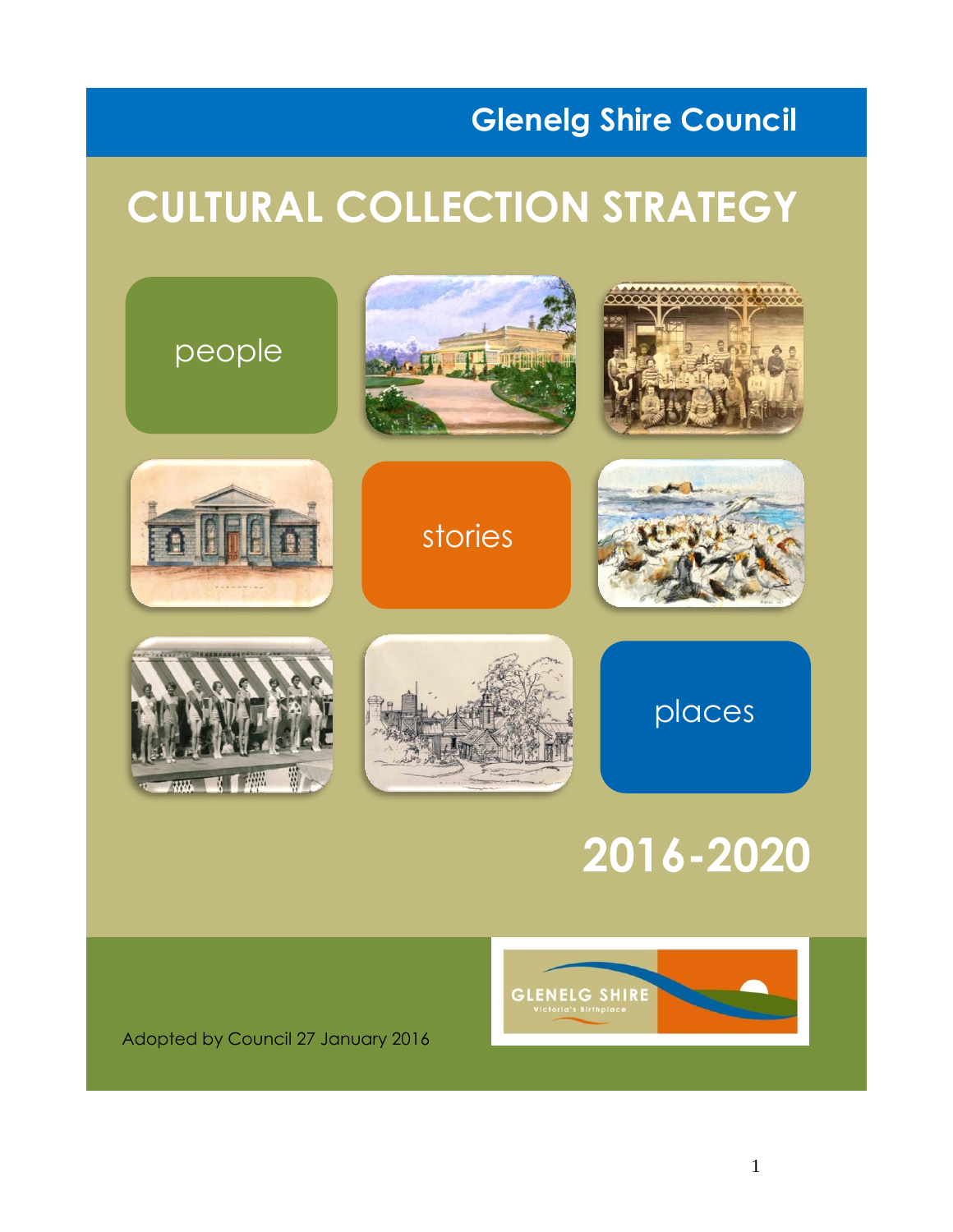|    | <b>CONTENTS</b>                                 |                                                      |                |  |
|----|-------------------------------------------------|------------------------------------------------------|----------------|--|
| 1. |                                                 | <b>BACKGROUND - GLENELG SHIRE</b>                    | $\mathfrak{S}$ |  |
| 2. | <b>SUMMARY</b>                                  |                                                      | $\overline{4}$ |  |
| 3. |                                                 | <b>SCOPE AND GOALS OF THE COLLECTION</b>             | 5              |  |
|    | 3.1                                             | Mandate                                              | 5              |  |
|    | 3.2                                             | Principles                                           | 6              |  |
|    | 3.3                                             | Vision                                               | 6              |  |
|    | 3.4                                             | Goals for 2016-2020                                  | 6              |  |
| 4. |                                                 | PLANNING AND OPERATIONAL CONTEXT                     | 6              |  |
|    | 4.1                                             | Significance of the Collection                       | 6              |  |
|    | 4.2                                             | <b>Collection Policy</b>                             | 7              |  |
|    | 4.3                                             | Multi-site environment                               | $\overline{7}$ |  |
| 5. |                                                 | <b>OBJECTIVES</b>                                    | 9              |  |
|    | 5.1                                             | Key Result - Collection Management                   | 9              |  |
|    | 5.2                                             | Key Result - Collection Development                  | 13             |  |
|    | 5.3                                             | Key Result - Collection Use                          | 16             |  |
| 6. |                                                 | <b>ABBREVIATIONS</b>                                 | 17             |  |
| 7. | RELEVANT COUNCIL DOCUMENTS AND OTHER REFERENCES |                                                      |                |  |
| 8. |                                                 | <b>ACKNOWLEDGEMENTS</b>                              | 18             |  |
|    | 8.1                                             | <b>Cultural Collection Strategy Review Committee</b> | 18             |  |
|    | 8.2                                             | Cover photographs                                    | 18             |  |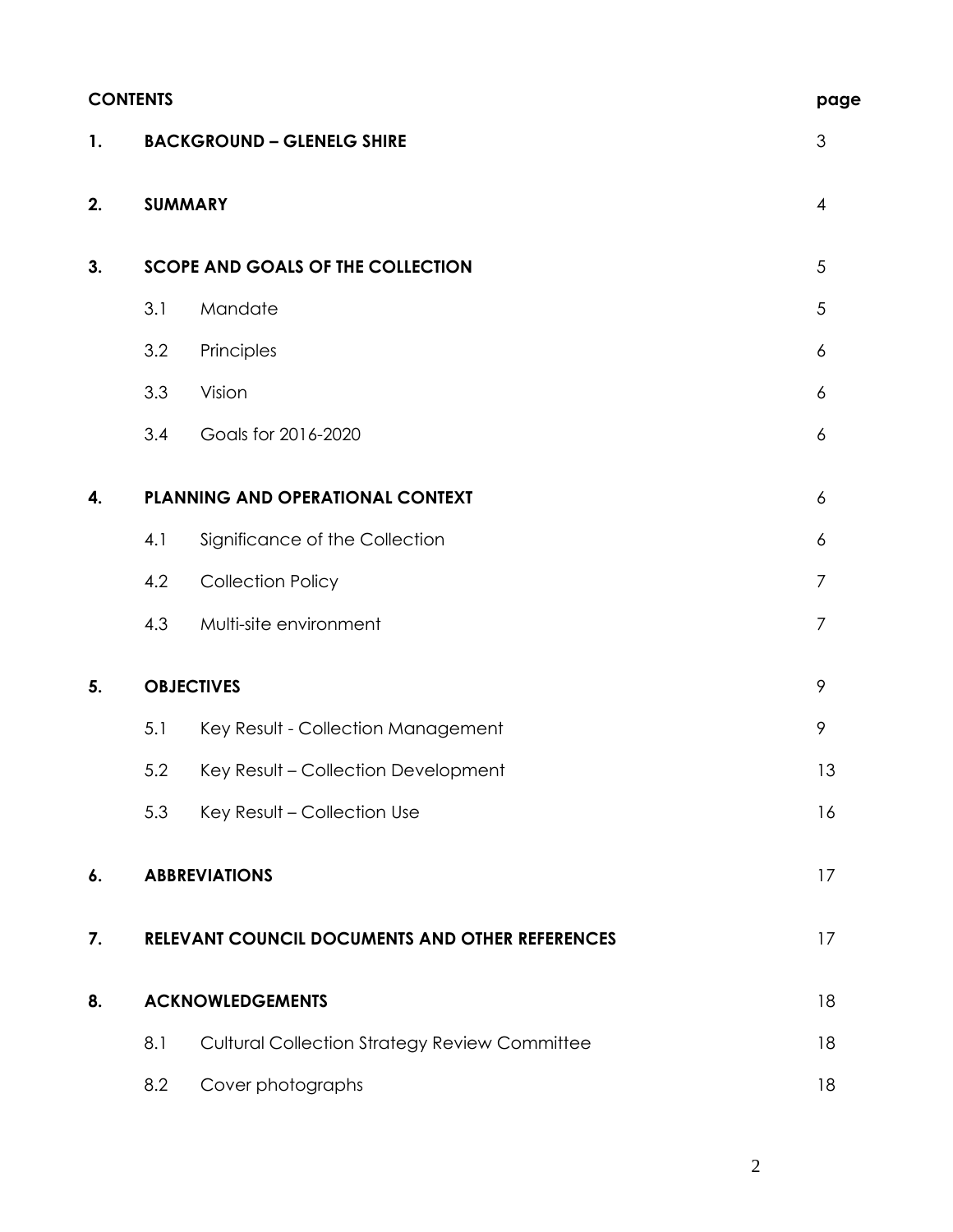#### **1. BACKGROUND – GLENELG SHIRE**

Glenelg Shire Council in Victoria's south-west has a population of around 20,000.

The Gunditjmara, Bunganditj and Jardwadjali people have inhabited this region since the earliest of times, and the continued presence of the Indigenous people in the shire is evidenced by an array of coastal middens, stone fish traps, and stone huts dating back 12,000 years.

Seasonally European sealers in the 1820s and whalers in the 1830s visited the region. With the arrival of the Henty brothers in 1834, Portland became the site of the first permanent European settlement in Victoria.

In the years that followed the township grew rapidly, and the Henty brothers explored inland and established pastoral runs in the rich grazing land in the north of the shire. This region of the shire was the centre of the area named "Australia Felix" (in this context Latin for 'fortunate') by Major Thomas Mitchell during his 1836 exploration.

Portland harbour became an active trading port, and in the 1850s, over 11.000 assisted British immigrants first set foot on Australian soil at Portland. This region of south west Victoria is significant to the settlement, and maritime and pastoral history of the state.

Several nationally significant figures have connections with Glenelg Shire. Mary MacKillop, co-founder of the Josephite order was a teacher in Portland in the early 1860s; feminist and suffragette Vida Goldstein was born in Portland in 1869; and socialist and poet Mary Gilmore lived in Casterton district in the early 20<sup>th</sup> century.

Glenelg Shire Council was established in 1996 with the amalgamation of the former City of Portland, Shire of Glenelg, and Shire of Heywood. The shire takes in the towns of Portland, Casterton and Heywood, and the smaller centres of Dartmoor, Nelson, Merino, Digby, Narrawong and Cape Bridgewater.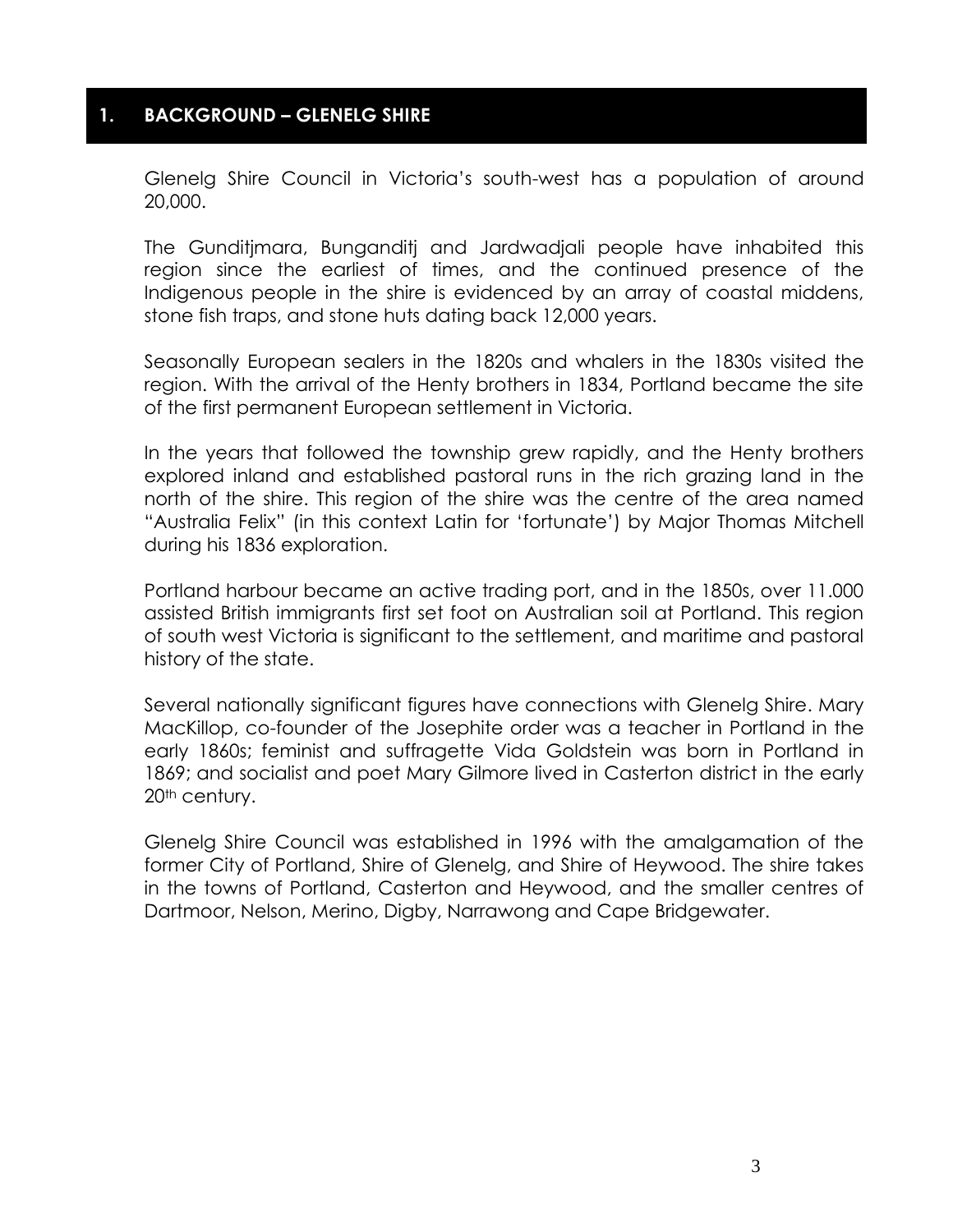#### **2. SUMMARY**

Glenelg Shire Council aims to facilitate ongoing understanding of the region's history, environment and people, through preserving and making accessible relevant cultural material. This purpose is supported through the development, management and use of the Glenelg Shire Council Cultural Collection, in association with parallel Council and community-based initiatives.

The Cultural Collection Strategy is guided by the commitment made in the Council Plan with regards to elevating the history, prominence and cultural significance of Glenelg Shire

The Glenelg Shire accepts responsibility as custodian for this collection, which documents the Shire's unique history, environment and people through an extensive collection of cultural material including artworks; maritime, civic, and social history objects; historic documents and related ephemera; and public art.

The management of the Glenelg Shire's Cultural Collection and implementation of the Cultural Collection Strategy is coordinated by Council's Cultural Collection Officer (CCO). The Cultural Collection Management Committee (CCMC), a committee comprising representatives from arts and heritage organisations from throughout the Shire, acts in an advisory capacity to the CCO.

This Strategy provides the framework for Council's decisions on priorities, resource allocation and planning for the Cultural Collection for 2016 to 2020.

The plan has been developed from a review of the Cultural Collection Strategic Plan 2009-2014, and takes into account advice and input from the Cultural Collection Strategy Review Committee and recommendations from various studies undertaken in recent years related to objects held in the Cultural Collection and sites of display and storage for the collection.

The Cultural Collection Strategy Review Committee comprised representatives of Arts and Cultural organisations, stakeholder agencies and community representatives; one nominated Councillor; and Council's Cultural Collection Officer.

A series of meetings were held to review the Cultural Collection Strategic Plan 2009-2014, to discuss priorities for the management, development and use of the Cultural Collection for the years 2016 to 2020, and to develop a list of objectives for the future management, development and use of the Cultural Collection for inclusion in the Cultural Collection Strategy 2016-2020.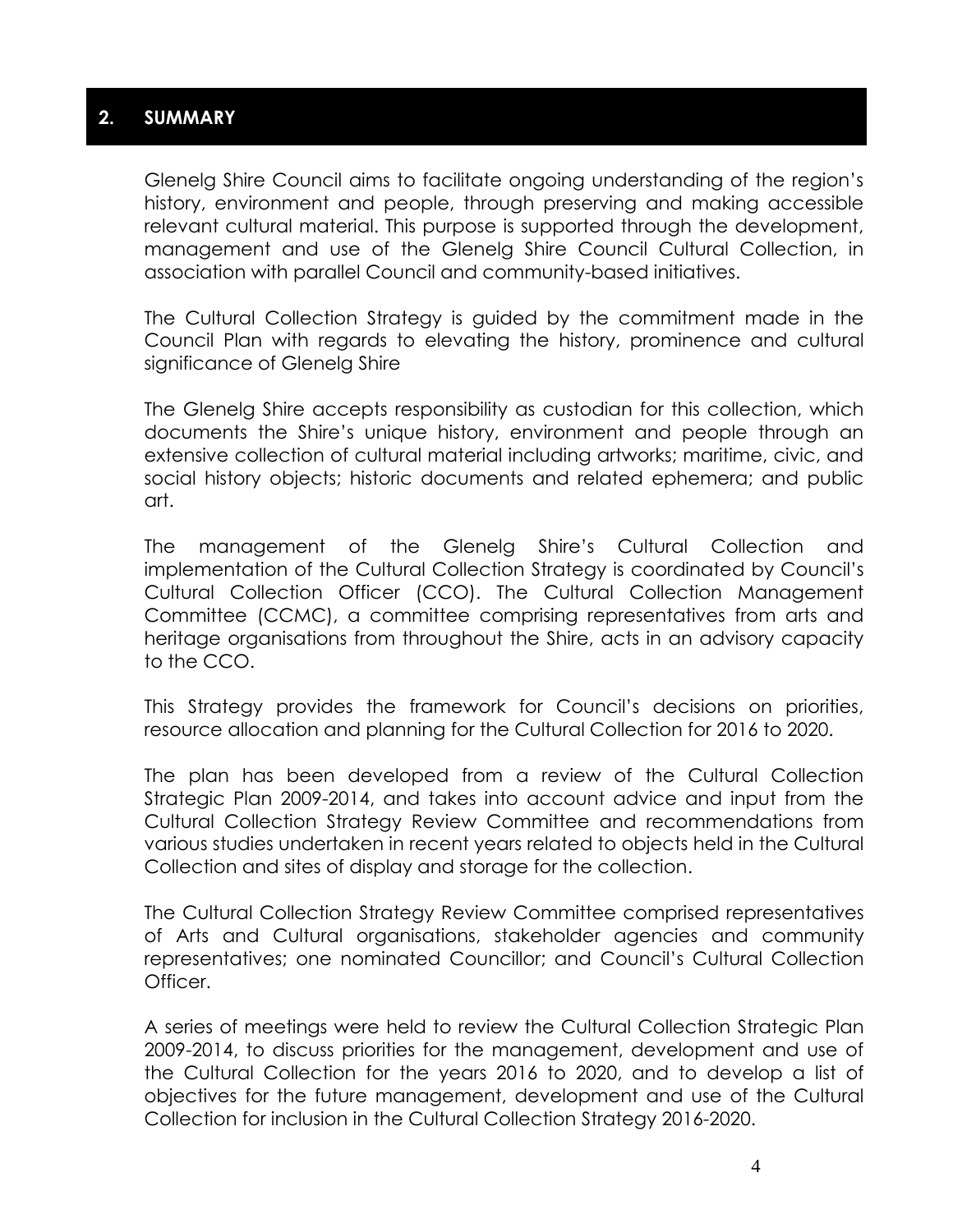#### **3. SCOPE AND GOALS OF THE COLLECTION**

#### **3.1 Mandate**

The Glenelg Shire Council accepts responsibility as custodian for the Glenelg Shire Cultural Collection, which documents the Shire's unique history, environment and people. Council aims to enable ongoing understanding of the region's history environment and people, through preserving and facilitating access to relevant cultural material. This purpose is supported through development and management of the Glenelg Shire Cultural Collection, in association with parallel Council and community-based initiatives.

#### **3.2 Principles**

The Strategy is based on the following principles:

- The need to preserve and conserve the Glenelg Shire Cultural Collection
- The importance of cultural heritage in enriching the lives and well-being of residents of the Glenelg Shire and visitors to the region
- The need to articulate and define the significance of the Glenelg Shire Cultural Collection
- The need to recognise and articulate the cultural diversity represented in the Glenelg Shire Cultural Collection
- The need to raise community awareness of, and access to, the Glenelg Shire Cultural Collection
- The importance of government, community and the private sector working cooperatively to effectively manage the Glenelg Shire Cultural **Collection**
- The need to encourage and support community skills development, training and education for persons involved in the management of the Glenelg Shire Cultural Collection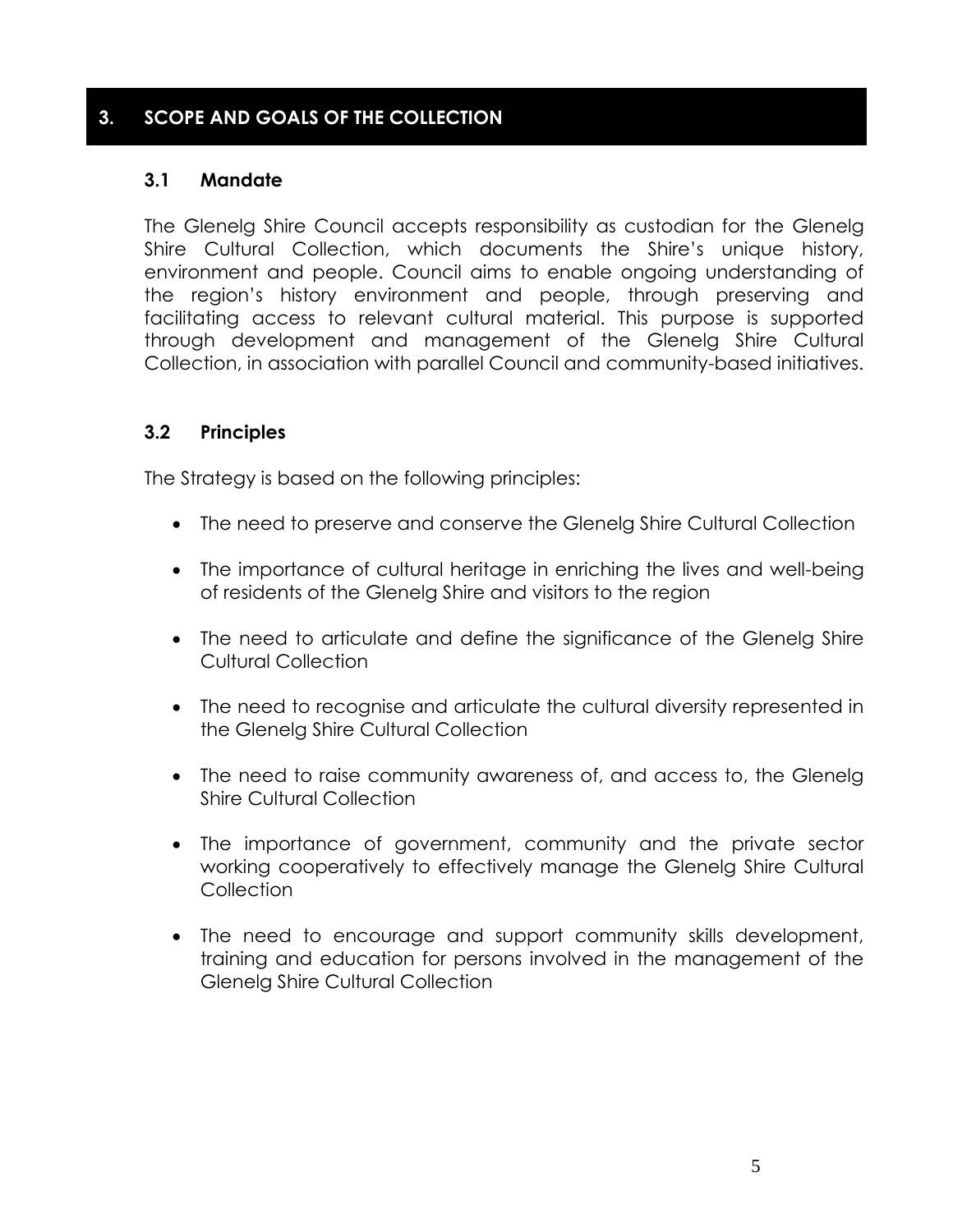#### **3.3 Vision**

The Glenelg Shire Council aims to effectively manage its Cultural Collection for the benefit of current and future residents, facility users and visitors.

#### **3.4 Goals 2016-2020**

#### 3.4.1 **Collection Management**

To ensure that the collection is cared for as a unique and irreplaceable asset.

#### 3.4.2 **Collection Development**

To ensure that the collection develops in accordance with the collection policy so as to best illustrate the history of, and cultural activity in, the Glenelg Shire region.

#### 3.4.3 **Collection Use**

To actively encourage awareness, understanding, research, access and enjoyment of the Cultural Collection and the stories it tells.

#### **4. PLANNING AND OPERATIONAL CONTEXT**

#### **4.1 Significance of the Collection**

The Glenelg Shire Cultural Collection is significant for the following reasons:

- It is directly and indirectly linked with famous people and events, particularly in terms of the Henty family, assisted immigrants and early Victorian settlers.
- Many items in the collection are rare and irreplaceable. These relate to the narratives of early settlement, maritime history, and growth of Casterton, Heywood and Portland since their foundation.
- The collection contains images and documents relating to past work practices and industry.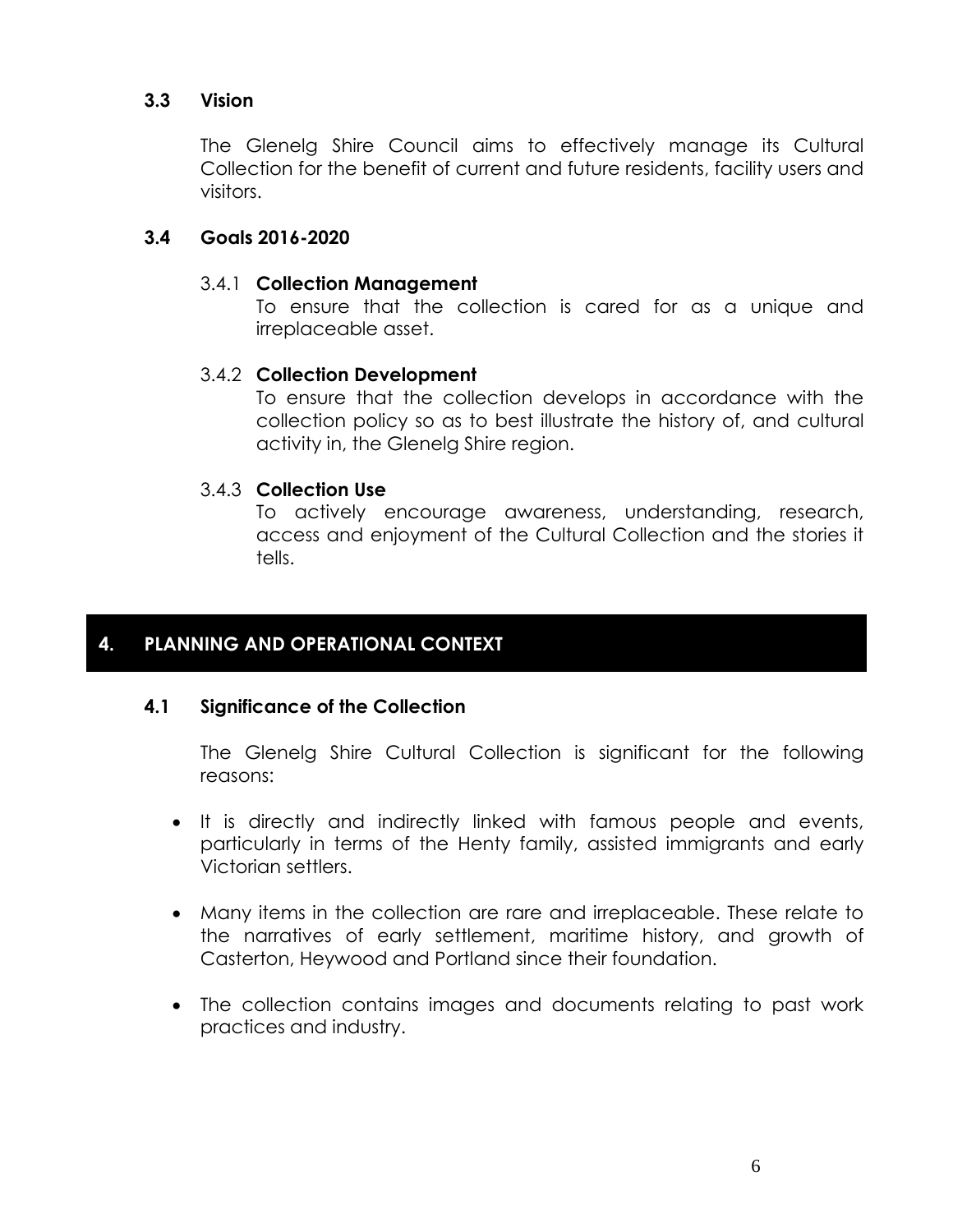It includes specific and sound collection material in areas covering:

The discovery and settlement of Portland, and development of the pastoral industry and settlement of the hinterland

Maritime history, including material from shipwrecks, representative items associated with whaling, diving, fishing and lifesaving, and social history material highlighting the relationship of people to the sea,

The development of Glenelg Shire and the Council,

Official government records from Heywood, Portland and Casterton,

Visual art, public art and community art

#### **4.2 Collection Policy**

The Glenelg Shire Council Cultural Collection Policy was developed and implemented in 2003 to establish a framework for collection development that is sustainable, refines and strengthens the collection's identity and significance, and builds appropriate partnerships with other collecting institutions within the region.

The Collection Policy addresses:

- The goals and scope of the Shire's collecting activities
- The rationale and process for acquiring collection material
- The rationale and process for de-accessioning collection material
- Access to the Cultural Collection and provision of information
- Preservation and conservation of the collection

#### **4.3 Multi-site environment**

There are a number of sites for display and storage of the Cultural Collection; some of which serve multiple purposes:

- Portland Arts Centre
- Maritime Discovery Centre (Portland)
- History House (Portland)
- Gun Room (Portland)
- Rocket Shed (Portland)
- Portland Battery
- Casterton Town Hall
- Heywood Old School
- Shire Offices at Portland, Casterton and Heywood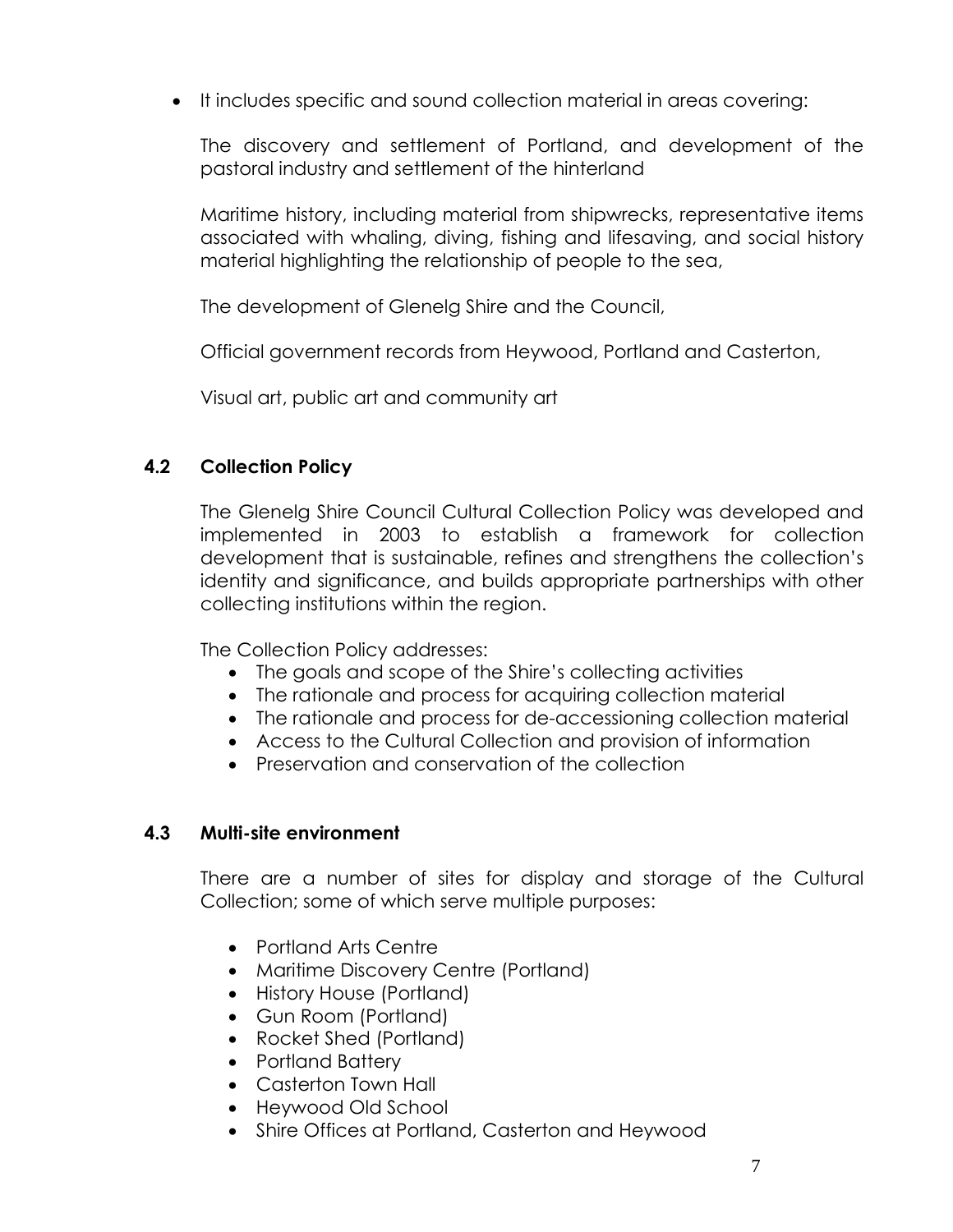These sites provide differing levels of storage, display and access with respect to the collection, and offer a range of unrelated services (eg. visitor information, genealogical research, storage of other materials, performing arts services and council administration). Buildings and structures themselves, which are sites of the Cultural Collection, are not considered to be part of the Cultural Collection with the exception of the Portland Battery.

The cannon at Portland Battery are part of the Cultural Collection and are an integral part of the site and former use of the site. Through association with the cannon, the Battery infrastructure is therefore considered part of the Cultural Collection as well.

Two sites have a role as museums – History House and the Maritime Discovery Centre. They offer various levels of exhibition and interpretation, and draw on the Cultural Collection as well as other resources for their displays.

Storage for the Cultural Collection that meets acceptable standards is currently an issue which Council is seeking to resolve.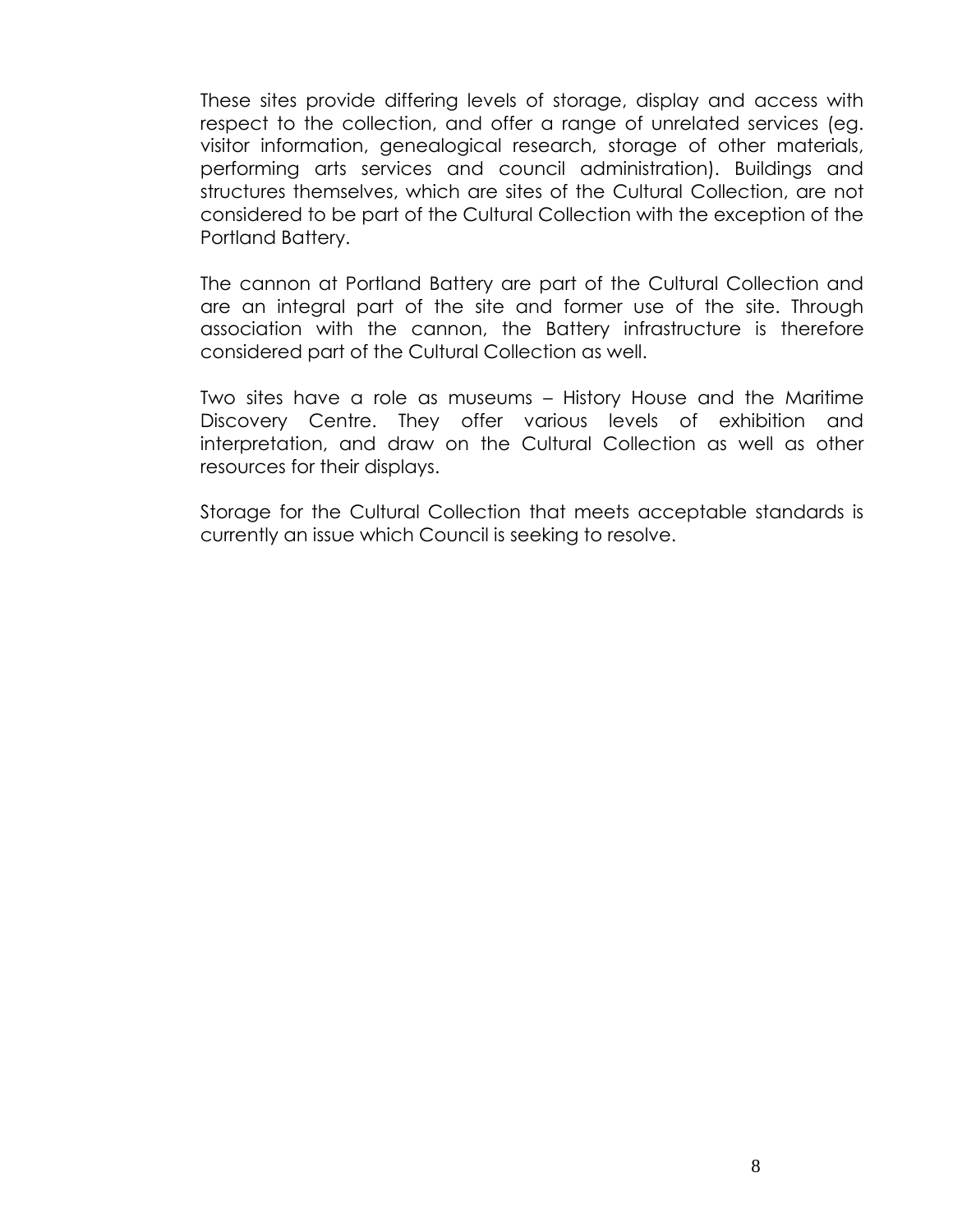# **5. OBJECTIVES**

### **5.1 COLLECTION MANAGEMENT**

|                       | <b>OBJECTIVE</b>                                                                                                                                                                                                         | <b>INDICATIVE</b><br><b>COST</b>                                    | <b>RESPONSIBILITY</b>  | COMP.<br><b>DATE</b> |
|-----------------------|--------------------------------------------------------------------------------------------------------------------------------------------------------------------------------------------------------------------------|---------------------------------------------------------------------|------------------------|----------------------|
| professional standard | OUTCOME: The Collection is housed, displayed and managed to an appropriate                                                                                                                                               |                                                                     |                        |                      |
| 5.1.1                 | Seek funding for design and<br>costing of storage and<br>display facility within the<br>Portland Drill Hall and for a<br>business model to operate<br>the proposed Drill Hall facility                                   | External<br>funding or<br>capital works<br>funding<br>$c.$ \$40,000 | CCO, Grants<br>Officer | 2016-17              |
| 5.1.2                 | Continue to investigate short<br>term alternative temporary<br>storage sites for the<br>collection that are stable<br>and secure                                                                                         | Within<br>Cultural<br>Collection<br>budget                          | CCO, CCMC              | ongoing              |
| 5.1.3                 | Continue to catalogue,<br>digitally record and transfer<br>to collection database for<br>the Cultural Collection,<br>setting realistic targets for<br>cataloguing of the<br>collection.                                  | Within<br>Cultural<br>Collection<br>budget                          | CCO,<br>volunteers     | ongoing              |
| 5.1.4                 | <b>Gun Room: Preventative</b><br>conservation - regular<br>cleaning of the space and<br>regular cleaning and<br>monitoring of the objects,<br>and continued monitoring<br>program to identify insect or<br>pest activity | Within<br>Cultural<br>Collection<br>budget                          | CCO                    | ongoing              |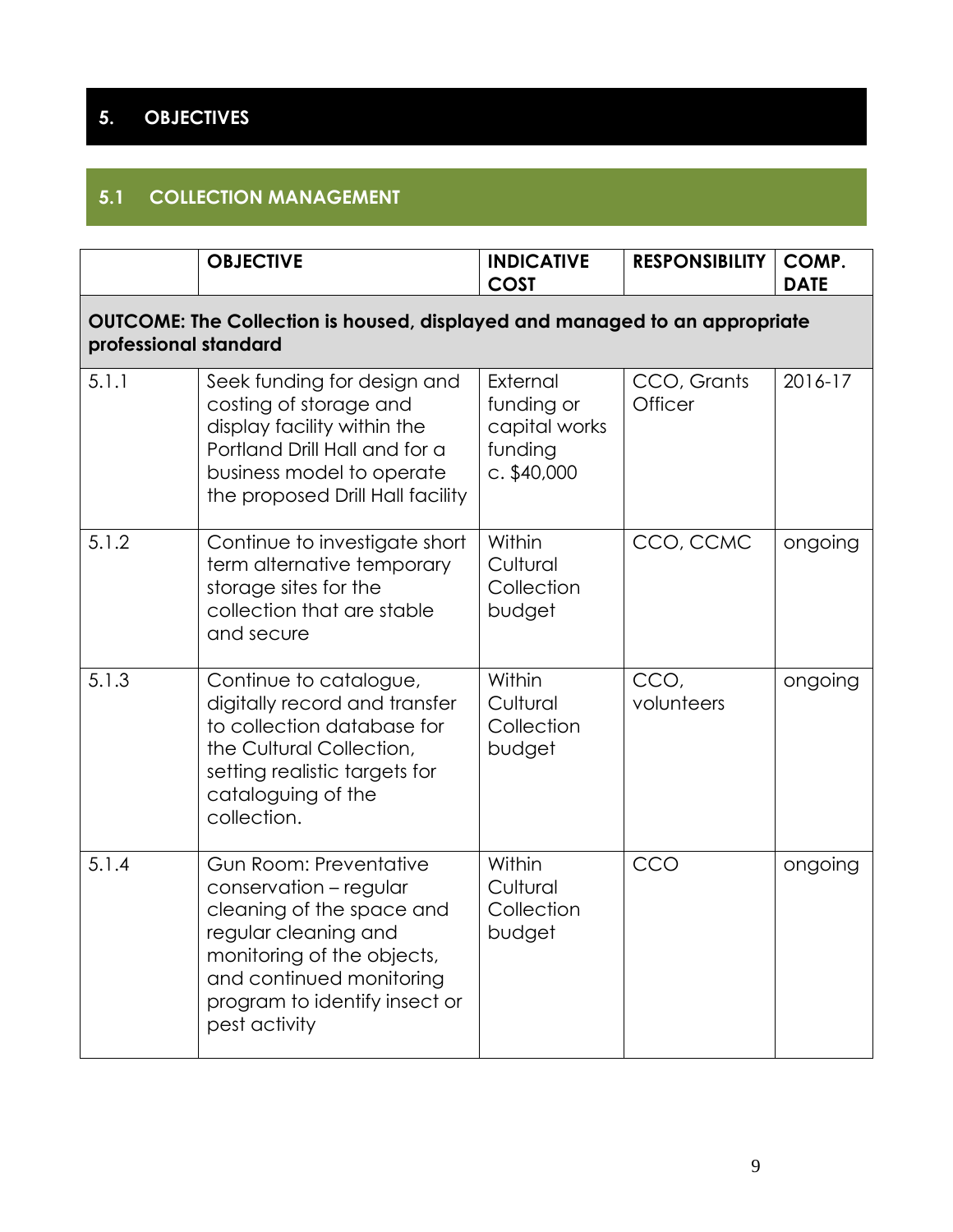| 5.1.5 | Develop a housekeeping<br>manual for routine collection<br>management functions in all<br>display and storage<br>environments                                                                                                                                             | Within<br>Cultural<br>Collection<br>budget        | CCO                                                            | 2018    |
|-------|---------------------------------------------------------------------------------------------------------------------------------------------------------------------------------------------------------------------------------------------------------------------------|---------------------------------------------------|----------------------------------------------------------------|---------|
| 5.1.6 | Seek funding to engage a<br>consultant to develop a<br>scope of works and costings<br>for Portland Battery and<br>cannon<br>restoration/conservation with<br>consideration to the<br>recommendations of the<br><b>Portland Battery</b><br>Conservation Management<br>Plan | External<br>funding c.<br>$$40,000 -$<br>\$50,000 | CCO, Grants<br>Officer,<br>Assets &<br>Infrastructure<br>Dept. | 2018    |
| 5.1.7 | Continue to work to best<br>practice methods in the<br>management, development<br>and use of the Cultural<br>Collection with<br>considerations of current<br>limitations and in line with<br>Museums Australia<br>Accreditation standards                                 | Within<br>Cultural<br>Collection<br>budget        | CCO, CCMC,<br>volunteers                                       | ongoing |
|       | <b>OUTCOME: Collection materials and environments are stable and secure</b>                                                                                                                                                                                               |                                                   |                                                                |         |
| 5.1.8 | <b>Ensure the Cultural</b><br>Collection is stored and<br>displayed in the best possible<br>manner in current sites and<br>continue environmental<br>monitoring program for sites<br>of storage and display                                                               | Within<br>Cultural<br>Collection<br>budget        | CCO, Assets &<br>Infrastructure<br>Dept.                       | ongoing |
| 5.1.9 | Develop a priority list of items<br>of significance and under<br>threat requiring conservation<br>treatment.                                                                                                                                                              | Within<br>Cultural<br>Collection<br>budget        | CCO                                                            | 2016    |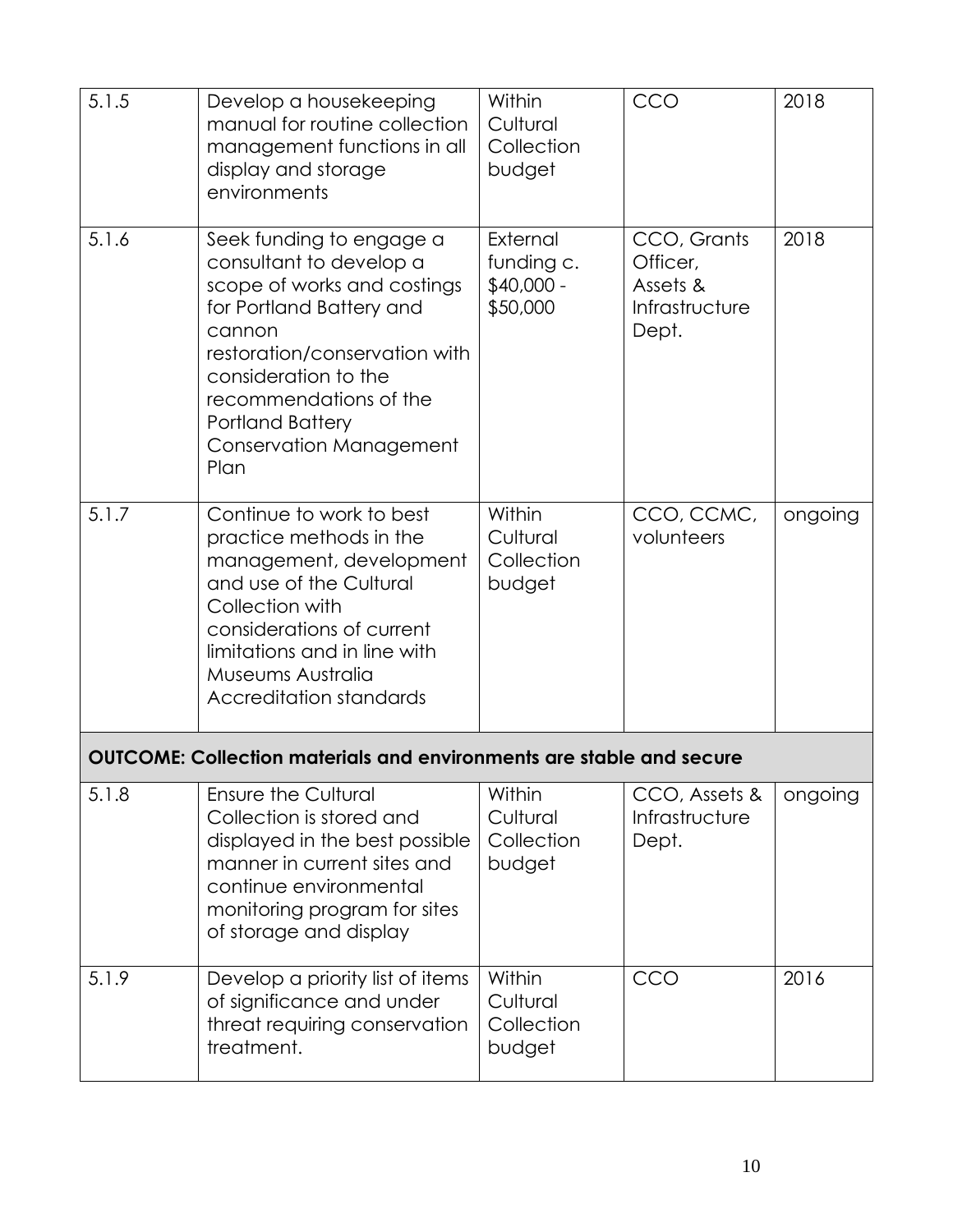| 5.1.10     | <b>Employ qualified</b><br>conservators to assess and<br>treat materials prioritised as<br>significant or under threat                                                                                             | External<br>grants and/or<br>within Cultural<br>Collection<br>budget | CCO,<br>Professional<br>Conservators                             | ongoing           |
|------------|--------------------------------------------------------------------------------------------------------------------------------------------------------------------------------------------------------------------|----------------------------------------------------------------------|------------------------------------------------------------------|-------------------|
| 5.1.11     | Continue to undertake<br>recommendations identified<br>in the Portland Lifeboat<br><b>Conservation Management</b><br>Plan (2010) when funding is<br>available                                                      | External<br>grants and/or<br>within Cultural<br>Collection<br>budget | CCO,<br>Professional<br>Conservators,<br>external<br>contractors | 2020              |
| 5.1.12     | Undertake<br>recommendations of the<br>South West Guns and<br><b>Cannon Conservation</b><br>Management Plan (2009)<br>when funding is available                                                                    | External<br>grants and/or<br>within Cultural<br>Collection<br>budget | CCO,<br>Professional<br>Conservators,<br>external<br>contractors | 2020              |
| 5.1.13     | Provide OH&S and other<br>training (including disaster<br>preparedness) as required for<br>front of house staff at MDC<br>and History House                                                                        | Within<br>Cultural<br>Collection<br>budget                           | CCO, Risk<br>Management<br>Officer                               | 2017 &<br>ongoing |
| collection | OUTCOME: Adequate resources are developed and maintained for caring for the                                                                                                                                        |                                                                      |                                                                  |                   |
| 5.1.14     | Maintain ongoing annual<br>operational support from<br>Glenelg Shire Council for the<br><b>Cultural Collection</b>                                                                                                 | Minimum of<br>\$140,000<br>annually                                  | Council, CCO                                                     | annual            |
| 5.1.15     | Maintain full-time CCO<br>position with the primary<br>objectives of:<br>1. Co-ordinate<br>management of the GSC<br><b>Cultural Collection</b><br>through implementation<br>of the Cultural Collection<br>Strategy |                                                                      | Council                                                          | annual            |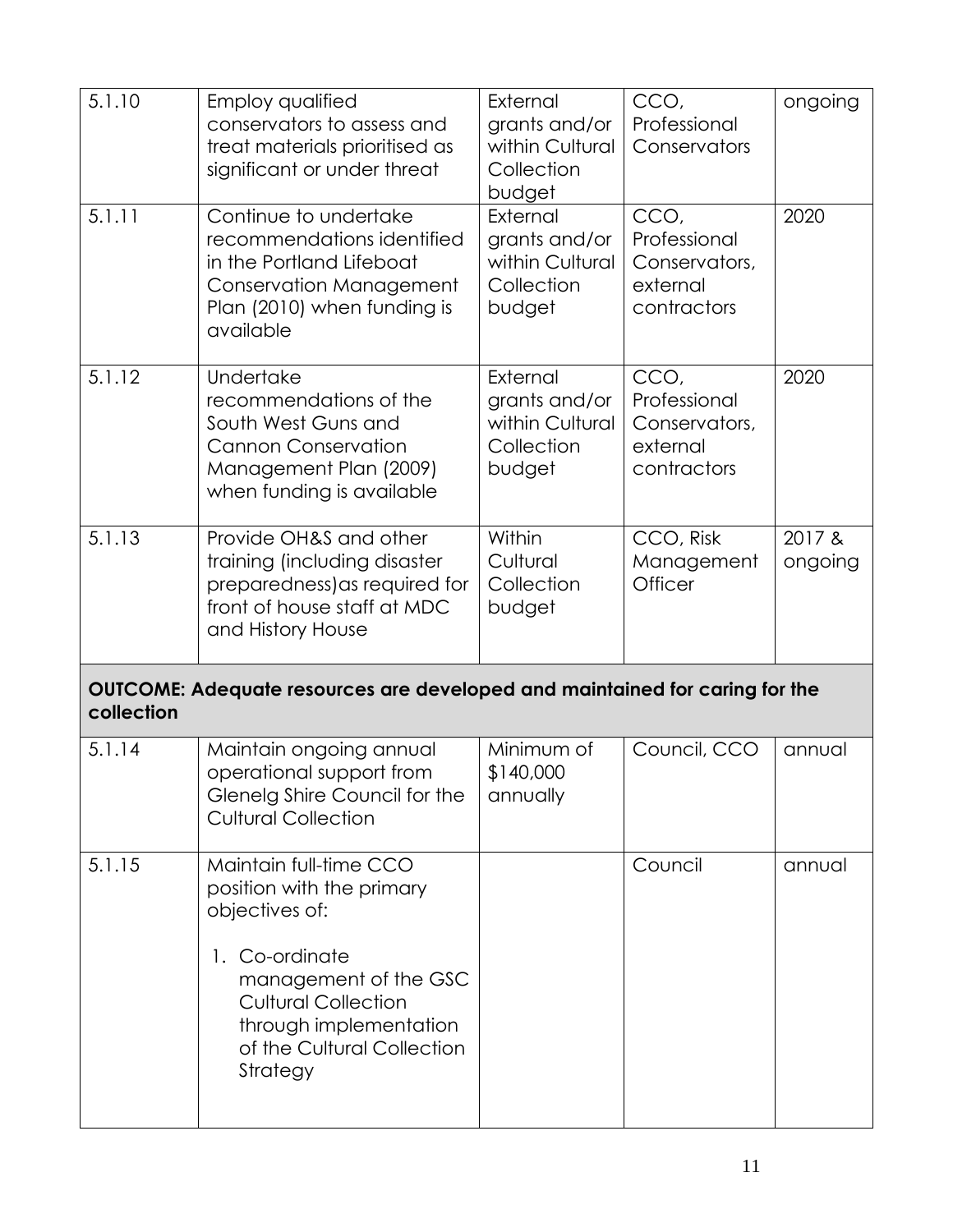|        | (continued)<br>2. Undertake curatorial<br>responsibilities when and<br>where appropriate, to<br>publicly promote and<br>display particular<br>items/themes relevant to<br>the Cultural Collection |                                                                      |                                      |         |
|--------|---------------------------------------------------------------------------------------------------------------------------------------------------------------------------------------------------|----------------------------------------------------------------------|--------------------------------------|---------|
| 5.1.16 | Continue to purchase<br>archival packaging material<br>for storage of Cultural<br>Collection                                                                                                      | Within<br>Cultural<br>Collection<br>budget                           | CCO                                  | ongoing |
| 5.1.17 | Establish disaster<br>preparedness and disaster<br>response plans for all current<br>sites of the Cultural<br>Collection                                                                          | Within<br>Cultural<br>Collection<br>budget                           | CCO                                  | 2016    |
| 5.1.18 | Continue to undertake<br>remedial and preventative<br>conservation of collection<br>material                                                                                                      | External<br>grants and/or<br>within Cultural<br>Collection<br>budget | CCO.<br>Professional<br>Conservators | ongoing |
| 5.1.19 | Undertake a re-evaluation of<br>the collection every 5-7<br>years by a professional<br>valuer for asset, insurance<br>and loan purposes                                                           | Within<br>Cultural<br>Collection<br>budget                           | CCO,<br>Approved<br>valuer           | 2019    |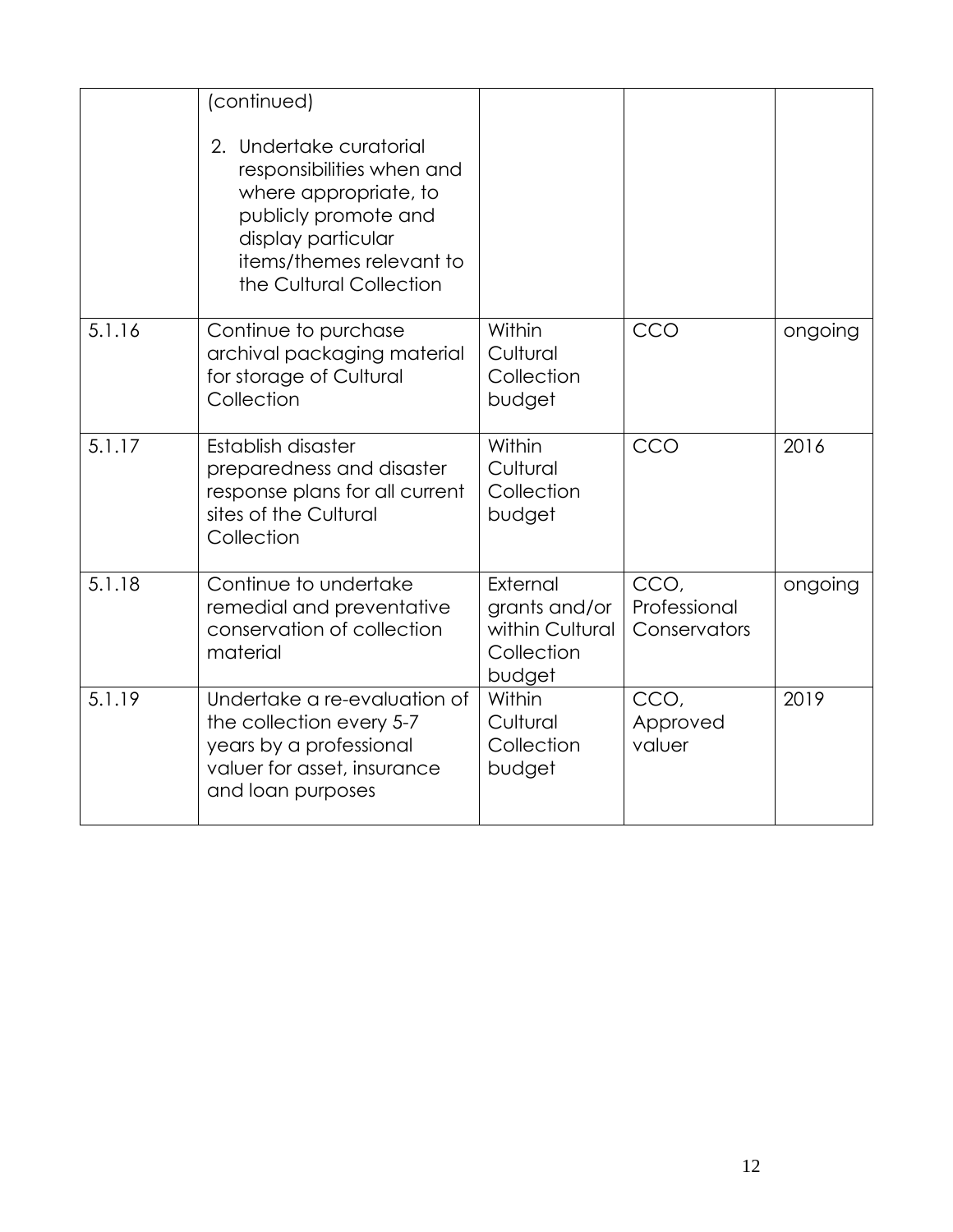### **5.2 COLLECTION DEVELOPMENT**

|                                                                                                                     | <b>OBJECTIVE</b>                                                                                                                                                                                                 | <b>INDICATIVE</b><br><b>COST</b>           | <b>RESPONSIBILITY</b>                        | COMP.<br><b>DATE</b> |
|---------------------------------------------------------------------------------------------------------------------|------------------------------------------------------------------------------------------------------------------------------------------------------------------------------------------------------------------|--------------------------------------------|----------------------------------------------|----------------------|
|                                                                                                                     | OUTCOME: Ensure the collection develops in line with current Museum practice                                                                                                                                     |                                            |                                              |                      |
| 5.2.1                                                                                                               | <b>Review Cultural Collection</b><br>Development and<br>Deaccession policies,<br>determining thematic<br>categories within the core<br>collection as per policy<br>(industry, settlement,<br>migration, etc.)    | Within<br>Cultural<br>Collection<br>budget | CCO, CCMC                                    | 2017                 |
| 5.2.2                                                                                                               | Continue to provide training<br>opportunities for all<br>personnel involved with the<br>care of the Cultural<br>Collection (including<br>volunteers)                                                             | Within<br>Cultural<br>Collection<br>budget | CCO, Museums<br>Australia (via<br>workshops) | ongoing              |
| 5.2.3                                                                                                               | Develop and apply legally<br>binding permission and<br>copyright forms which<br>clearly state the parties<br>involved and specify<br>conditions and rights of<br>publication for Cultural<br>Collection material | Within<br>Cultural<br>Collection<br>budget | CCO                                          | 2016                 |
| OUTCOME: Ensure the collection is developed in an active and sustainable manner<br>and its identity is strengthened |                                                                                                                                                                                                                  |                                            |                                              |                      |
| 5.2.4                                                                                                               | Review/develop other<br>policies/procedures (loans,<br>exhibitions, $etc$ ) – to be<br>reviewed at regular intervals                                                                                             | Within<br>Cultural<br>Collection<br>budget | CCO, CCMC                                    | 2017                 |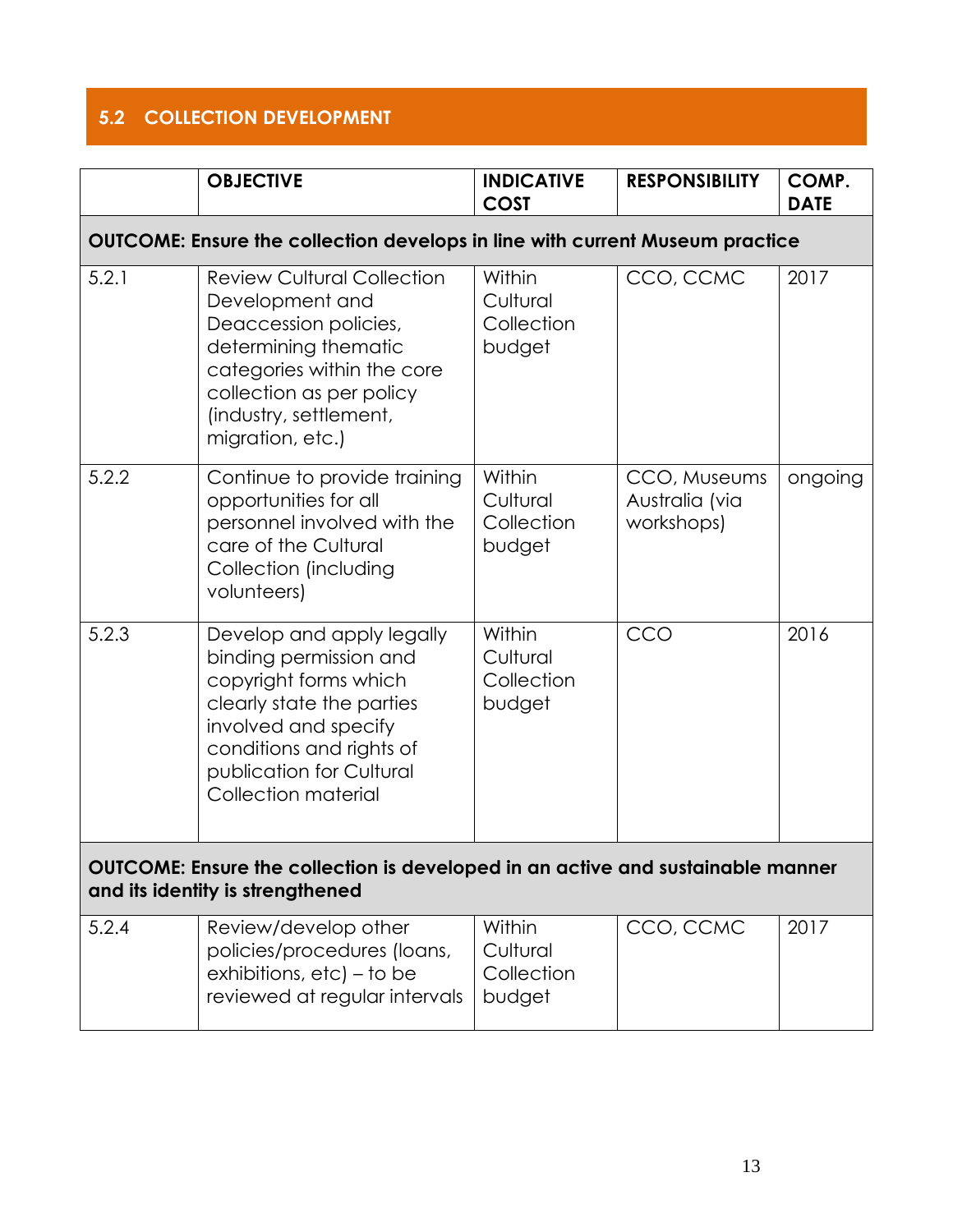| 5.2.5 | Maintain dedicated<br>acquisition budget for the<br><b>Cultural Collection (through</b><br>Council's capital works<br>program) to increase<br>annually indexed to CPI                                                                                                                                                        | \$10,000<br>annually                       | CCO, Council,<br>Finance Dept.                                        | annual  |
|-------|------------------------------------------------------------------------------------------------------------------------------------------------------------------------------------------------------------------------------------------------------------------------------------------------------------------------------|--------------------------------------------|-----------------------------------------------------------------------|---------|
| 5.2.6 | Where possible, assist<br>stakeholders, community<br>groups and researchers to<br>develop oral histories to<br>supplement the Cultural<br>Collection (dependent on<br>external project funding)                                                                                                                              | External<br>grants                         | CCO,<br>Community<br>groups,<br>Independent<br>curator/<br>researcher | ongoing |
| 5.2.7 | Continue to locate items on<br>past inventories but not<br>physically sighted. Clarify<br>ownership of items on the<br>inventory if disputed or<br>confused.                                                                                                                                                                 | Within<br>Cultural<br>Collection<br>budget | CCO                                                                   | ongoing |
| 5.2.8 | Continue to identify items<br>held by the Shire which<br>could be proposed for<br>accession to the collection,<br>and establish a formal<br>process whereby relevant<br>old Council records are<br>assessed for potential<br>deposit in the Portland<br>Family History Group's POD<br>(Place of Deposit) at History<br>House | Within<br>Cultural<br>Collection<br>budget | CCO                                                                   | ongoing |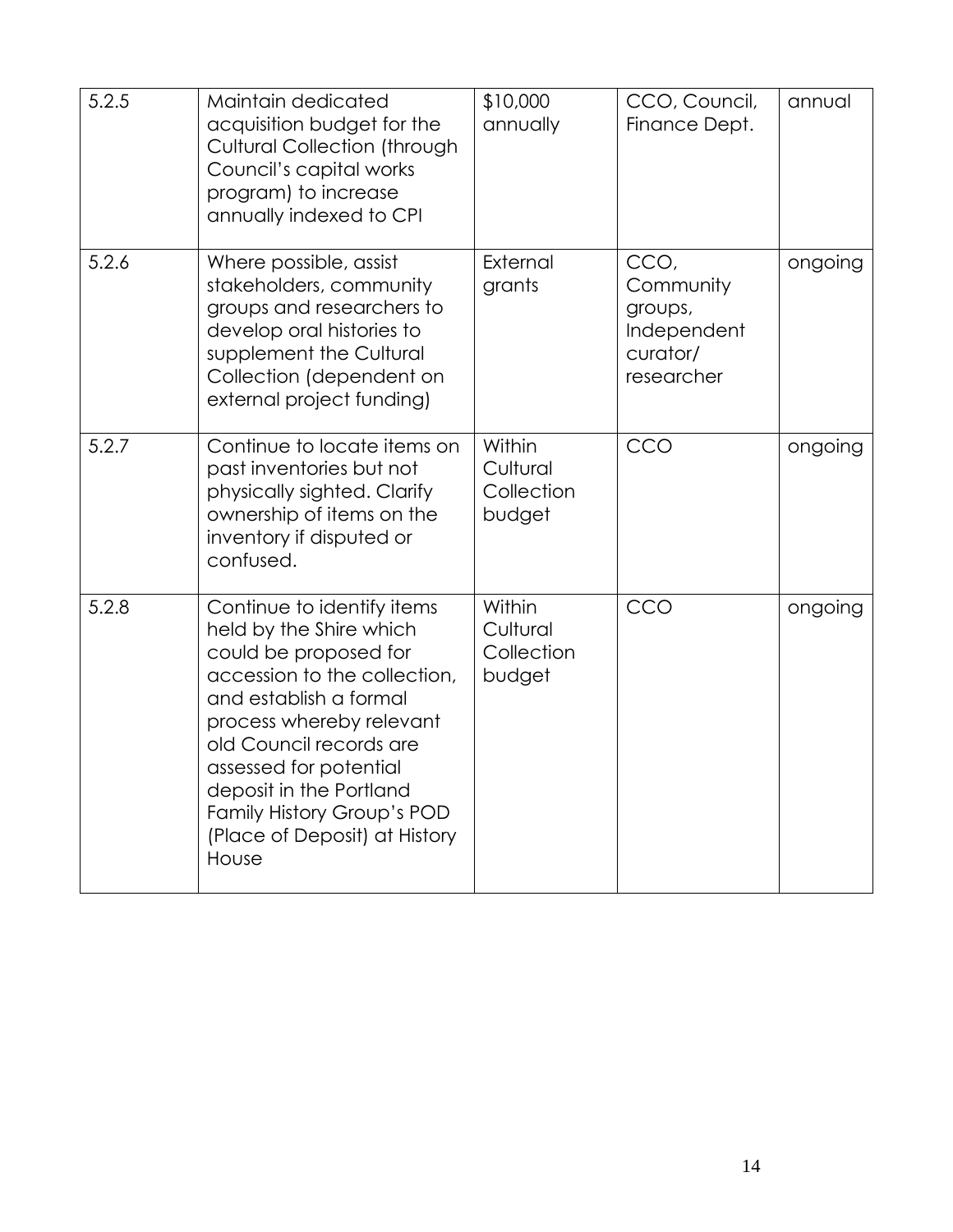#### **OUTCOME: Ensure the capacity for partnership initiatives and complementary collecting is maintained**

| 5.2.9  | Maintain links with other<br>organisations and Council<br>agencies with parallel<br>collecting interests<br>(specifically regional<br>Historical Societies, other<br>Maritime museums and<br>Council Records<br>management) | Within<br>Cultural<br>Collection<br>budget | CCO                                                                                                      | ongoing |
|--------|-----------------------------------------------------------------------------------------------------------------------------------------------------------------------------------------------------------------------------|--------------------------------------------|----------------------------------------------------------------------------------------------------------|---------|
| 5.2.10 | <b>Maintain the Cultural</b><br><b>Collection Management</b><br>Committee as<br>representative major<br>stakeholder groups to<br>provide support and advice<br>to the CCO                                                   | Within<br>Cultural<br>Collection<br>budget | CCO, CCMC                                                                                                | ongoing |
| 5.2.11 | Continue Glenelg Shire<br>Council's relationship with<br>the City of Warrnambool<br>and Moyne Shire in regards<br>to the management and<br>promotion of the three south<br>west Victorian Batteries and<br>cannon.          | Within<br>Cultural<br>Collection<br>budget | CCO                                                                                                      | ongoing |
| 5.2.12 | Promote awareness<br>amongst staff and<br>stakeholders of the Public<br>Art Master Plan and<br>encourage inclusion of<br>public art as an integral<br>element in appropriate<br>public works                                | Within<br>Cultural<br>Collection<br>budget | CCO, Arts and<br>Culture Unit,<br><b>RAV Creative</b><br><b>Arts Facilitator</b><br>Great South<br>Coast | ongoing |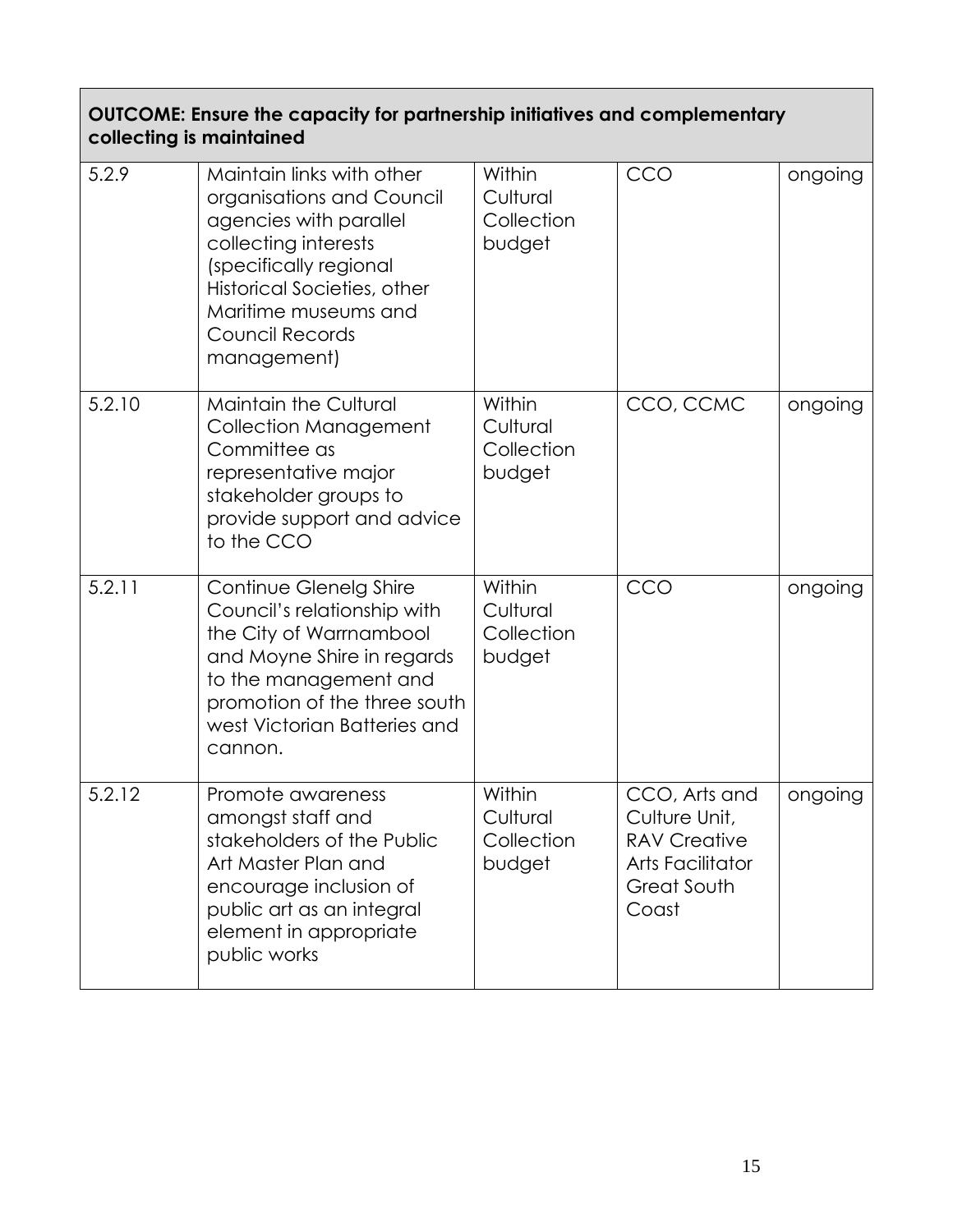# **5.3 COLLECTION USE**

|           | <b>OBJECTIVE</b>                                                                                                                                                                                                                         | <b>INDICATIVE</b><br><b>COST</b>                                       | <b>RESPONSIBILITY</b>                | COMP.<br><b>DATE</b> |
|-----------|------------------------------------------------------------------------------------------------------------------------------------------------------------------------------------------------------------------------------------------|------------------------------------------------------------------------|--------------------------------------|----------------------|
| community | OUTCOME: The rationale and use of the collection is effectively promoted to the                                                                                                                                                          |                                                                        |                                      |                      |
| 5.3.1     | Continue to develop well<br>researched temporary<br>exhibitions and changes to<br>the permanent displays at the<br>MDC, History House, GSC<br>Foyer, Casterton Town Hall<br>foyer, and other locations<br>where collection is displayed. | External<br>grant and/or<br>within<br>Cultural<br>Collection<br>budget | CCO                                  | ongoing              |
| 5.3.2     | Maintain the Cultural<br>Collection presence on GSC<br>website and through social<br>media (Facebook) and other<br>web-based platforms                                                                                                   | Within<br>Cultural<br>Collection<br>budget                             | CCO, CSO                             | ongoing              |
| 5.3.3     | Maintain media coverage for<br>significant new acquisitions,<br>displays and other activities<br>relating to the Cultural<br>Collection                                                                                                  | Within<br>Cultural<br>Collection<br>budget                             | CCO, Media<br>Liaison Officer        | ongoing              |
|           | OUTCOME: The collection is accessible for research, publication and exhibition                                                                                                                                                           |                                                                        |                                      |                      |
| 5.3.4     | <b>Digitalise Cultural Collection</b><br>for inclusion in cataloguing<br>database, exhibitions and<br>reproduction                                                                                                                       | Within<br>Cultural<br>Collection<br>budget                             | CCO,<br>professional<br>photographer | ongoing              |
| 5.3.5     | Implement collection policy<br>guidelines on access and<br>train staff (including<br>volunteers) to enable these to<br>be applied effectively and<br>day to day operations to be<br>self-regulated                                       | Within<br>Cultural<br>Collection<br>budget                             | CCO                                  | 2017                 |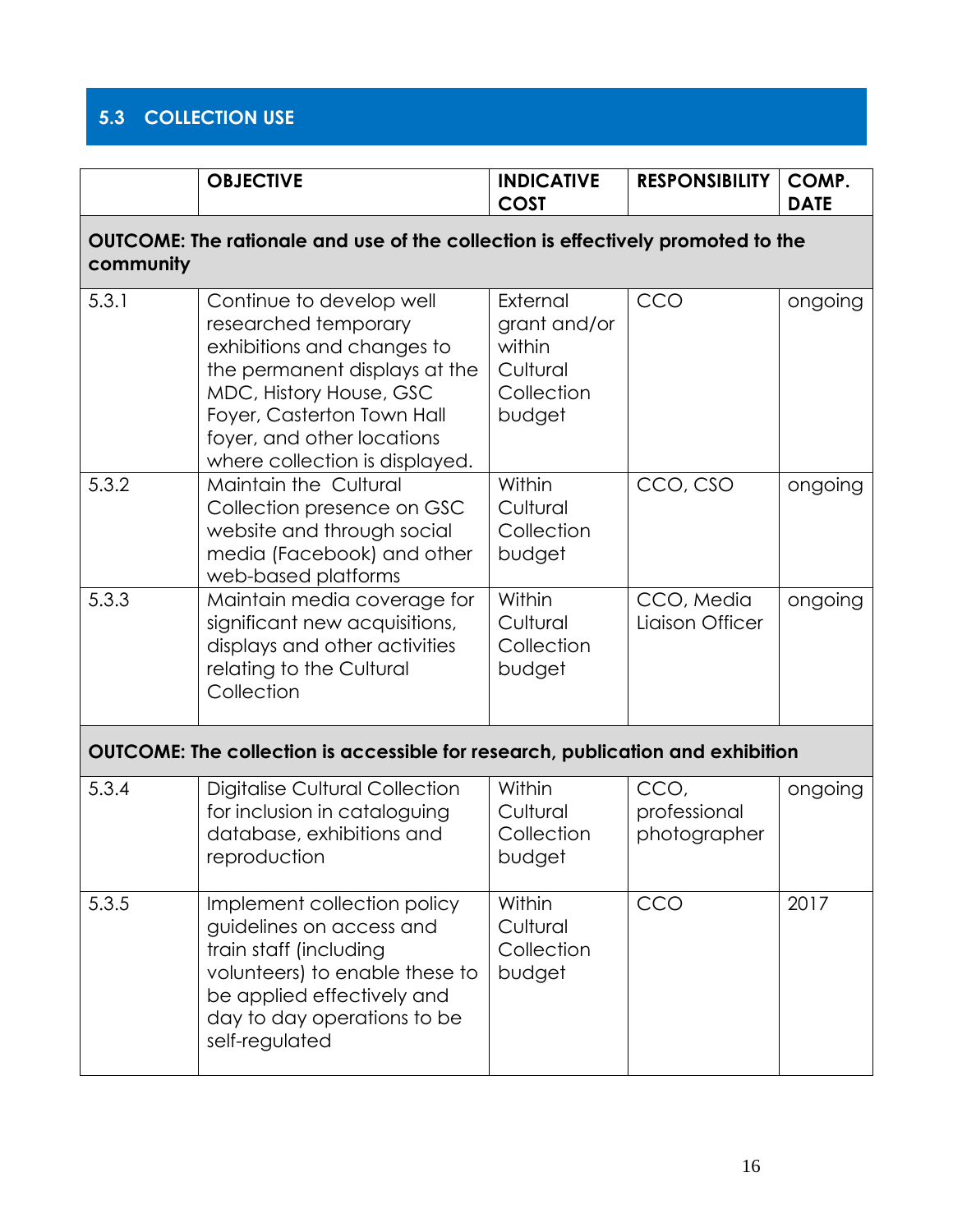#### **6. ABBREVIATIONS**

A&CM – Arts and Culture Manager CCO – Cultural Collection Officer CCMC – Cultural Collection Management Committee PFHG – Portland Family History Group MDC – Maritime Discovery Centre RAV- Regional Arts Victoria

#### **7. RELEVANT COUNCIL DOCUMENTS AND OTHER REFERENCES**

- Glenelg Shire Council Cultural Collection Strategic Plan 2009-2014
- Glenelg Shire Council Collection Policy 2003
- Heritage Victoria Collections Conservation Support Project South West Region Pilot Program, Priorities for Preventative Conservation and Management of the collection – Glenelg Shire Council Cultural Collection held in the Gun Room, May 2008
- Heritage Victoria Collections Conservation Support Project South West Region Pilot Program, Priorities for Preventative Conservation and Management of the collection – Portland Maritime Discovery Centre, May 2008
- South West Guns and Cannon Conservation Management Plan 2009
- Portland Battery Conservation Management Plan 2009
- Portland Lifeboat Conservation Management Plan 2010
- Glenelg Shire Council Public Art Policy 2011
- Glenelg Shire Council Public Art Master Plan 2014
- Glenelg Shire Cultural Collection Feasibility Study 2013
- Glenelg Shire Council Plan (2013-2017)
- Glenelg Shire Council website [www.glenelg.vic.gov.au](http://www.glenelg.vic.gov.au/)
- Glenelg Shire Council Cultural Collection Facebook page [www.facebook.com/pages/Glenelg-Shire-Council-Cultural-](http://www.facebook.com/pages/Glenelg-Shire-Council-Cultural-Collection/168903529804658)[Collection/168903529804658](http://www.facebook.com/pages/Glenelg-Shire-Council-Cultural-Collection/168903529804658)